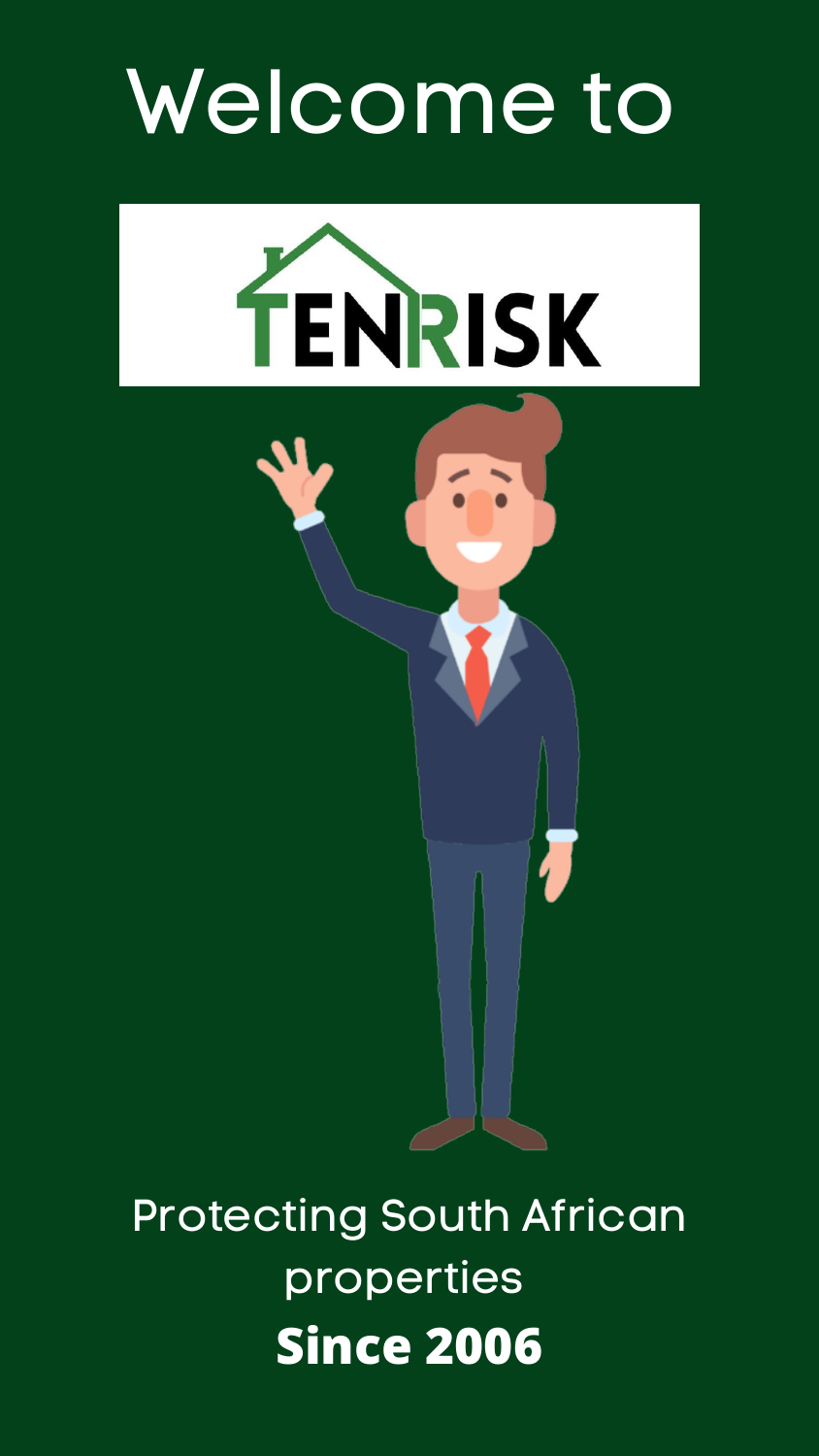

### Rental Insurance

Our Purpose Tenrisk helps landlords to protect their rental income, even if tenants have to be evicted.

We insure the risk of eviction and rental loss.



Tenrisk is a financial services product that provides two products.

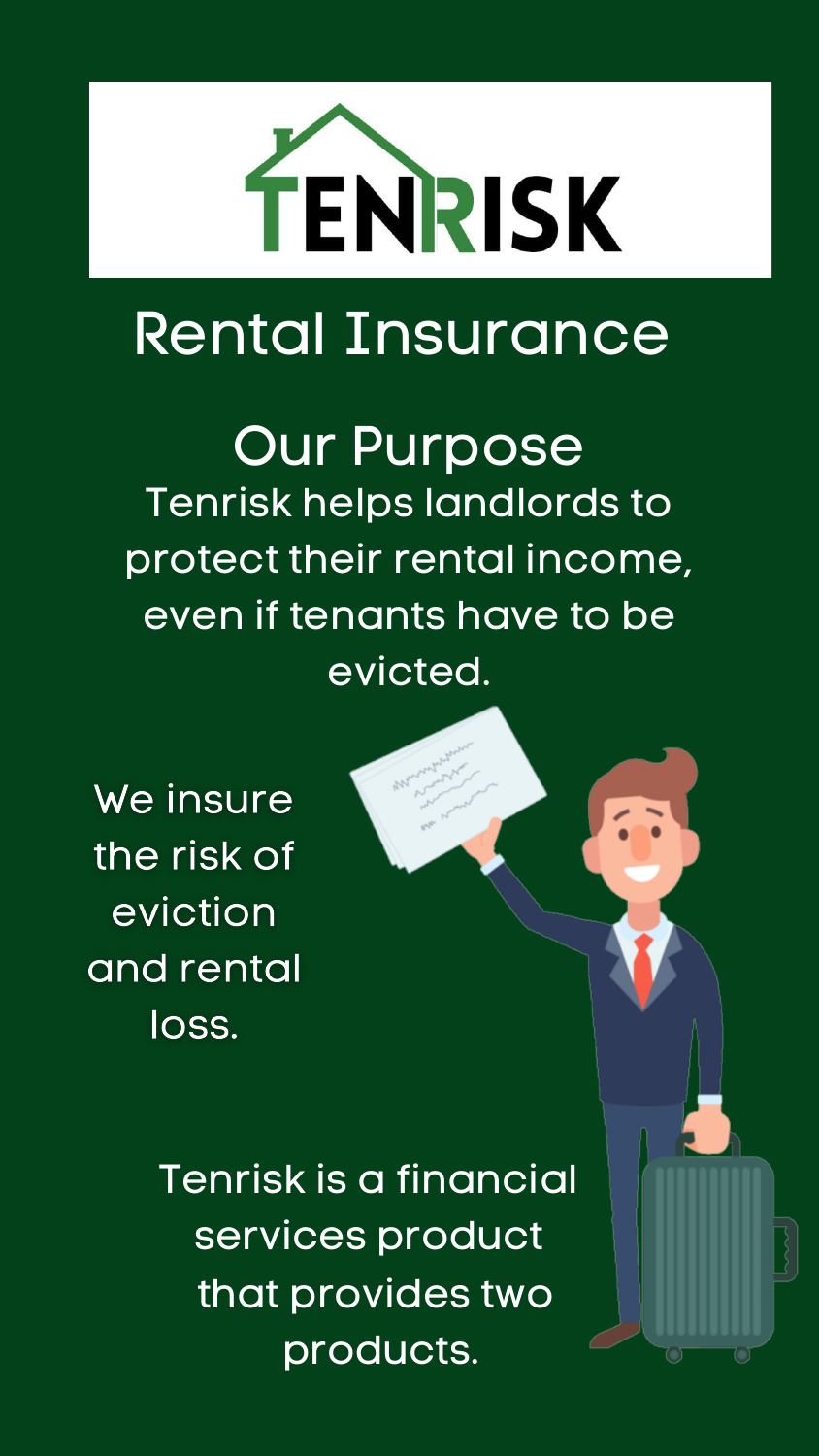- Tenrisk will appoint EXPERIENCED ATTORNEYS.
- Tenrisk will pay all legal processes of eviction and provide LEGAL COSTS of up to R120 000.

### WHAT IS THE COVER?

### WHAT WILL IT COST ME?

R95.00 per month.

1

# THE EVICTION LEGAL POLICY

Only!

#### We do not recover loss of rental in this product.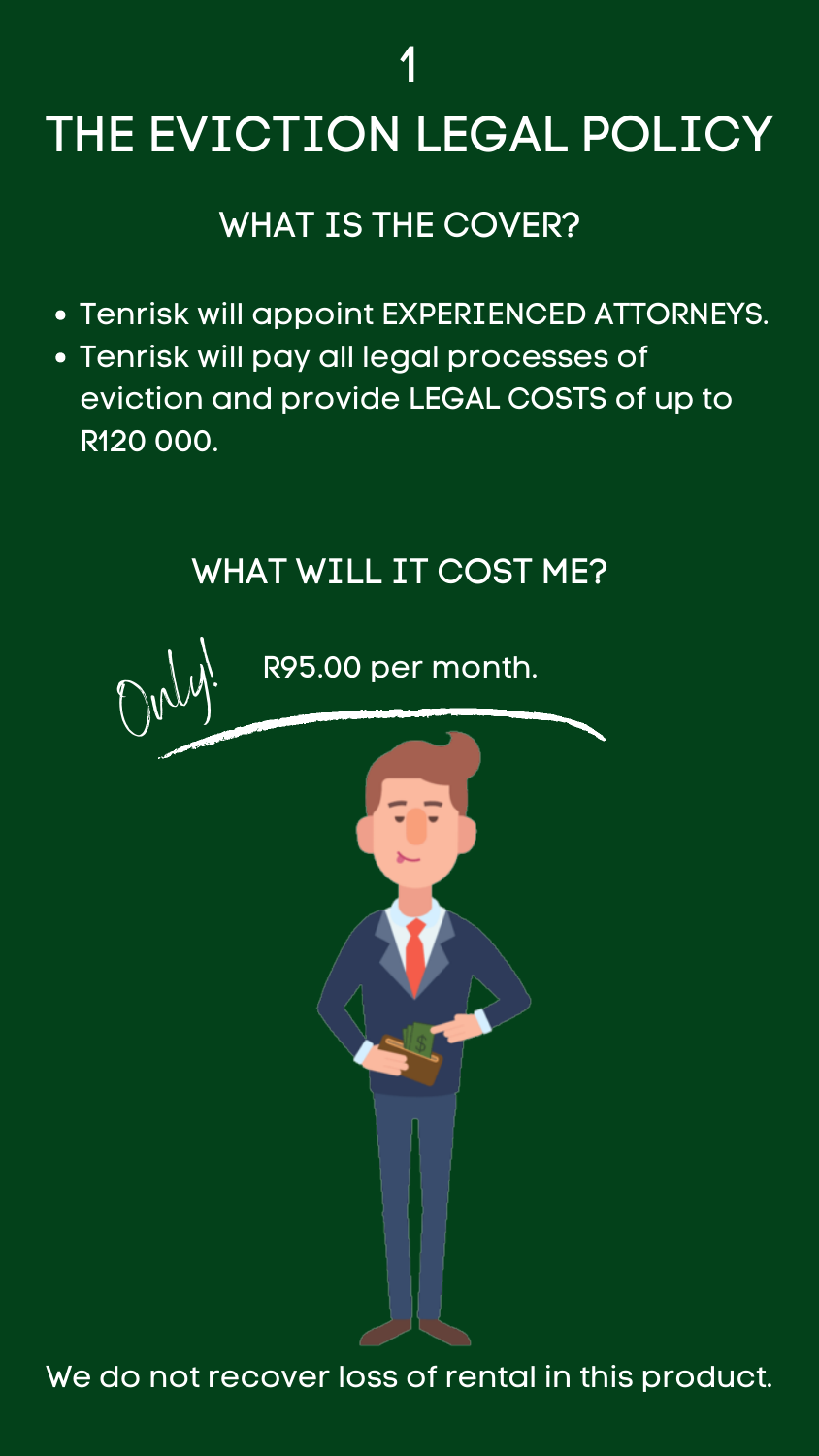- In the first month Tenrisk will cover 50% of the rental loss.
- After the first month we cover 100% of the rental loss for up to 5 months!
- We will appoint experienced attorneys.
- Pay for all legal processes of eviction and provide legal costs of up to R120 000.
- Tenrisk wil even cover 50% of the rental loss of the first month in the event that the tenant has absconded.

#### WHAT IS THE COVER?

After eviction, payments will cease.



#### WHAT WILL IT COST ME?



### 2

### THE RENTAL INCOME COVER POLICY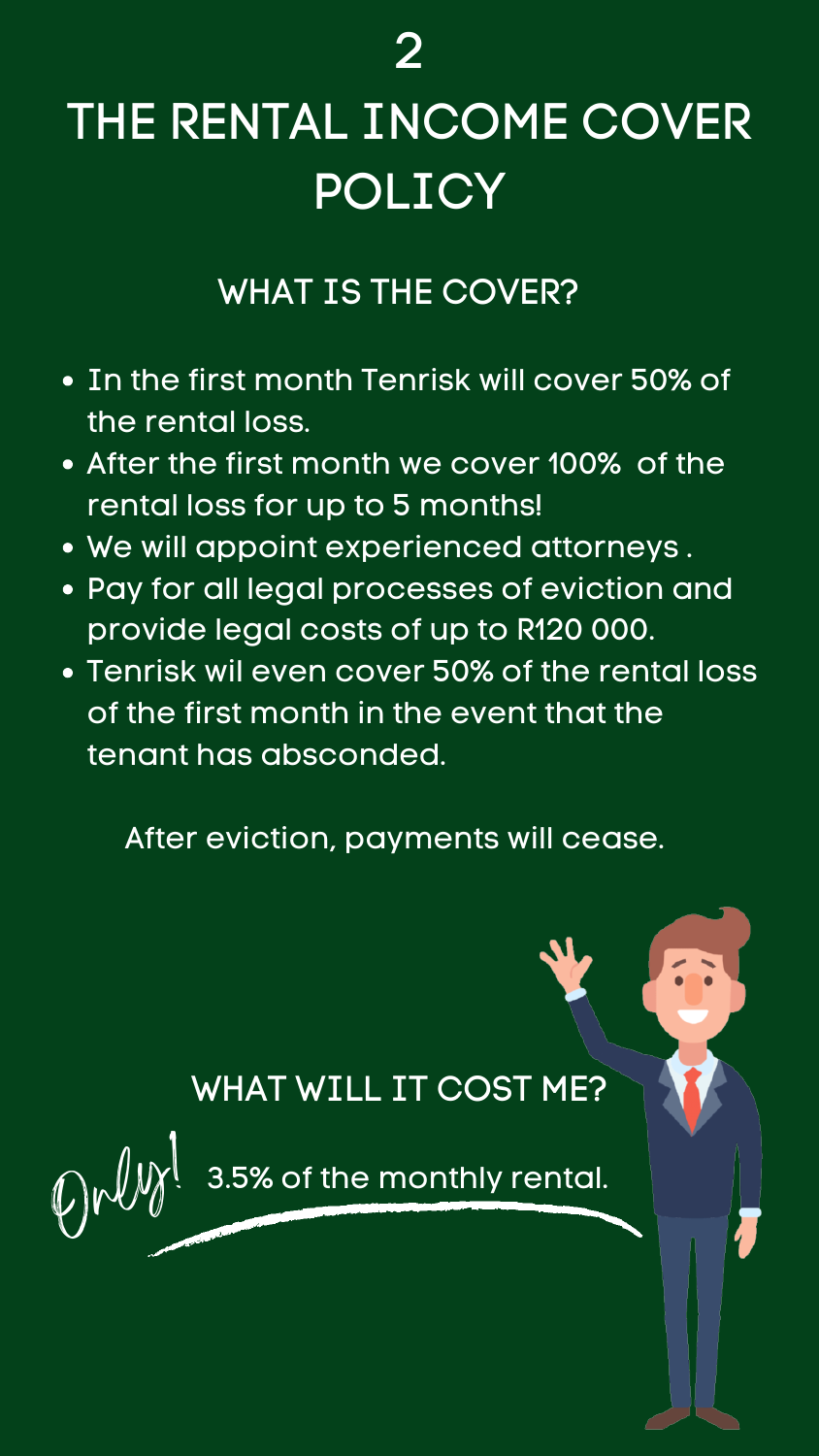

- Your bond repayments are secured.
- You can now pay other related expenses.
- You are not at risk of losing a revenue producing asset which could be part of a retirement plan.
- The family inheritance is protected.



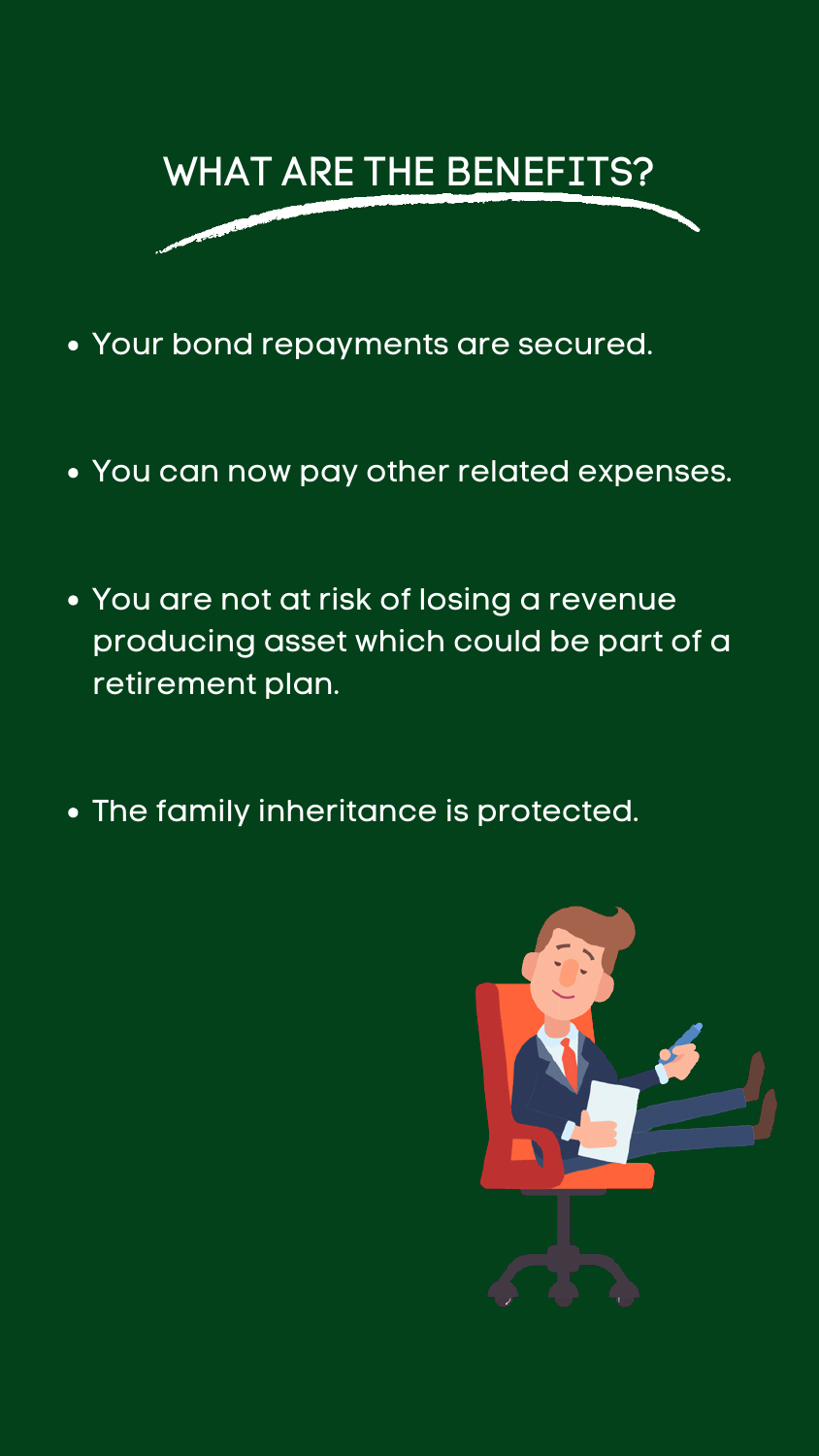**Mooirivier Brokers is an Insurance Broker and will broker Tenrisk to you. Mooirivier Brokers is a Registered Financial Services Provider with FSP Nr: 14865.**

**We are a brokerage firm founded in 1981 with branches in South Africa. Our specialised legal products are centrally managed by a dedicated team of professionals. The Tenrisk product has been helping Landlords since 2006.**







**Tenrisk is underwritten by Infiniti Insurance Limited. Infiniti Insurance Limited is a licensed Non-Life Insurer and Authorised Financial Services Provider FSP Nr: 35914**

**Infiniti Insurance is a South African insurance company, with over R1,4 billion in premium income. They have been paying claims since 2005.**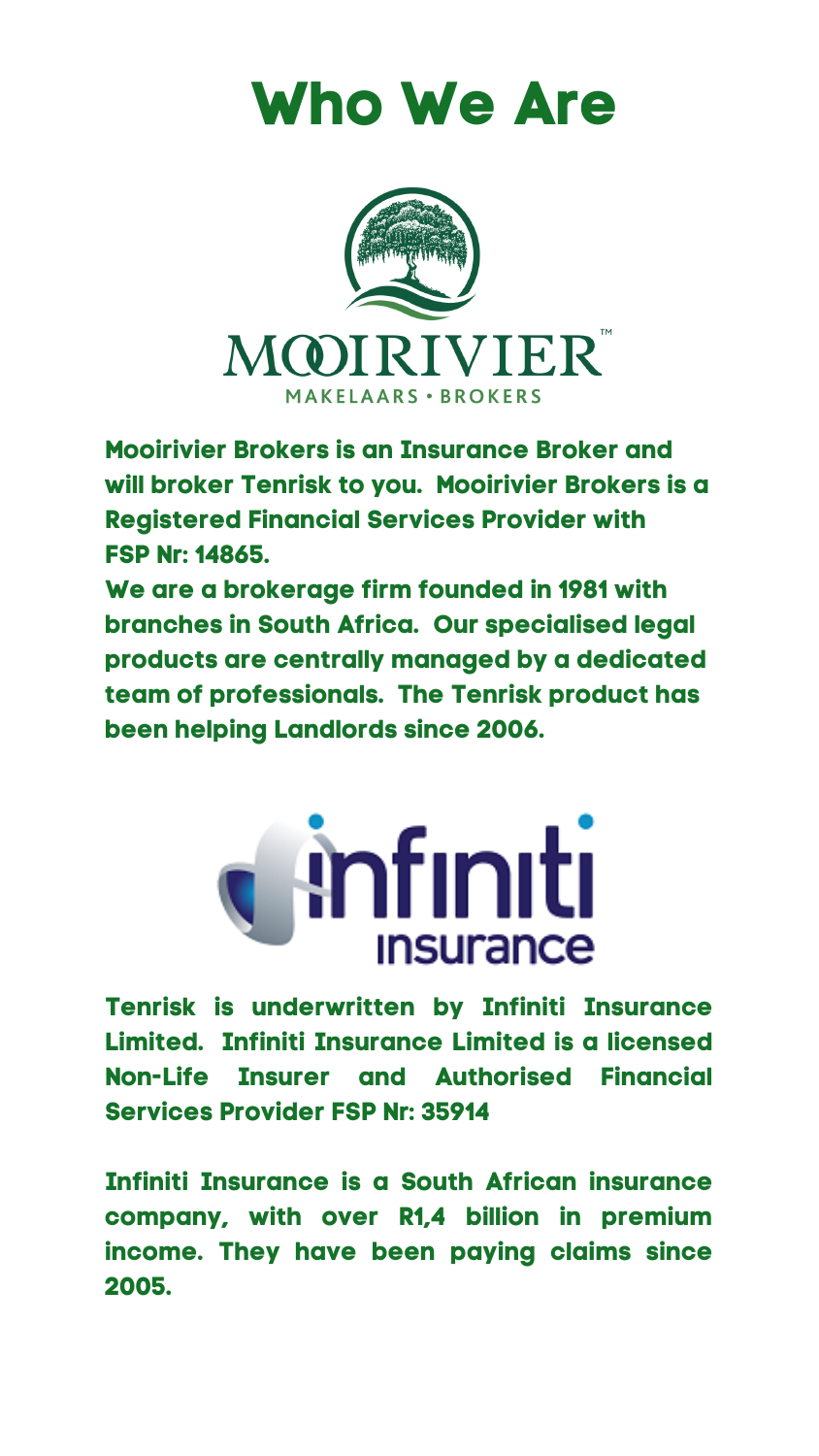## Contact us today







### [rentals@mooirivierclrs.co.za](mailto:rentals@mooirivierclrs.co.za)